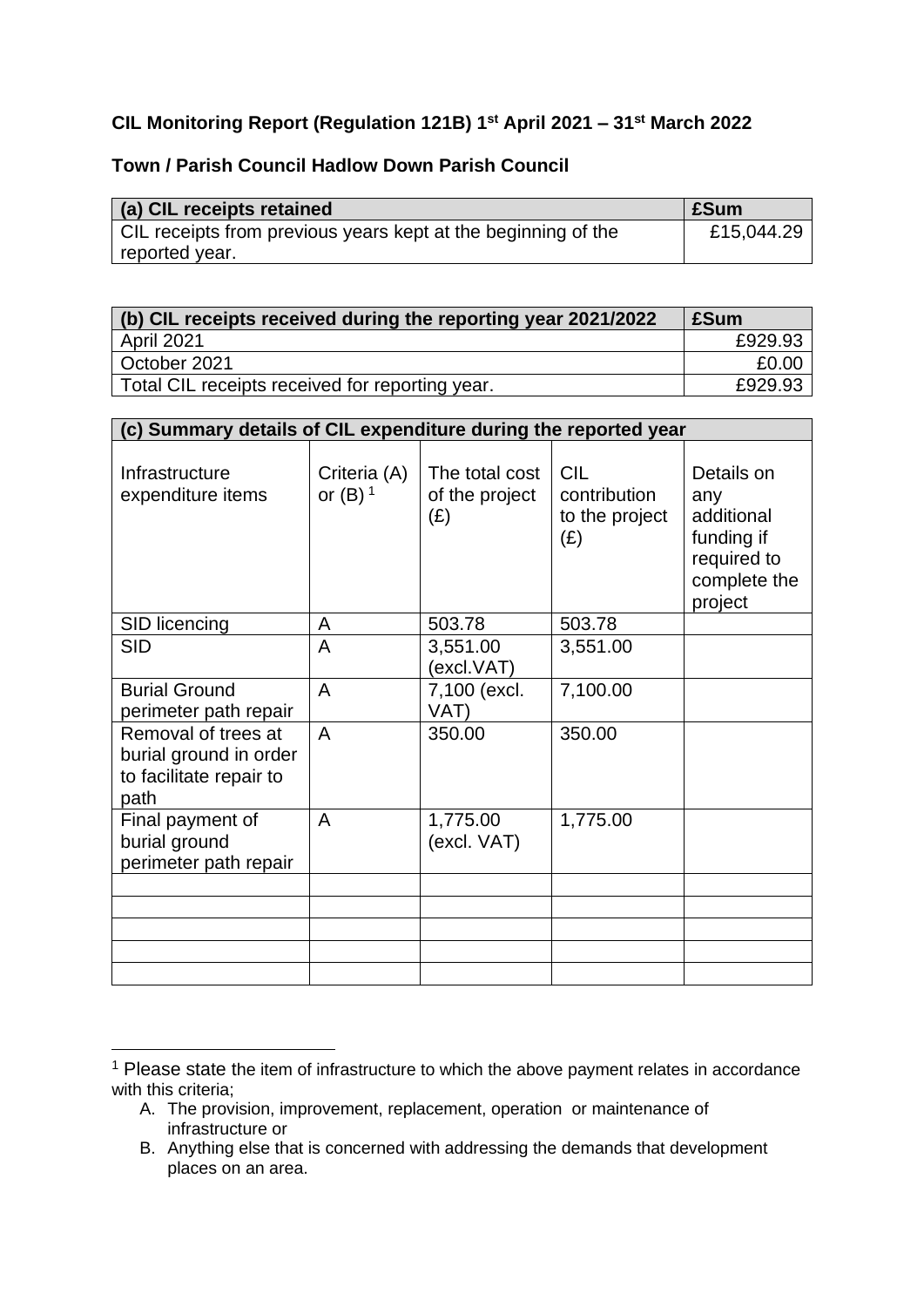| (d) CIL expenditure                                   | £Sum       |
|-------------------------------------------------------|------------|
| Total CIL Expenditure during reporting year 2021/2022 | £13,279.78 |

| (e) CIL receipts retained                                            | £Sum      |
|----------------------------------------------------------------------|-----------|
| CIL receipts for the previous year's kept at the end of the reported | £1,764.51 |
| vear.                                                                |           |
| CIL receipts for the reported year kept at the end of the reported   | £929.93   |
| year.                                                                |           |

| (f) Notices received from the charging authority (Wealden<br><b>District Council)</b> | £Sum |
|---------------------------------------------------------------------------------------|------|
| (i) The total value of CIL receipts subject to notices served in                      |      |
| accordance with regulation 59E during the reported year.                              |      |
| (ii) The total value of CIL receipts subject to a notice served in                    |      |
| accordance with regulation 59E in any year that has not been paid                     |      |
| to the relevant charging authority by the end of the reported year.                   |      |

## **Guidance Notes**

Regulation 121B (1) of the Community Infrastructure Regulations 2010 (as amended) requires a Parish / Town council to prepare a report for any financial year ("the reported year") in which it receives CIL receipts.

Regulation 121B (2) sets out what the report must include. The tables above reflect these requirements. The report must include:

- (a) CIL receipts retained CIL receipts from previous years retained at the beginning of the reported year.
- (b) CIL receipts received during the reporting year -The total CIL receipts for the reported year.
- (c) Summary details of CIL expenditure during the reported year Summary details of CIL expenditure during the reported year.
- (d) CIL expenditure The total CIL expenditure for the reported year;
- (e) CIL receipts retained
	- (i) CIL receipts for the previous year's kept at the end of the reported year.
	- (ii) CIL receipts for the reported year kept at the end of the reported year.
- (f) Notices received from the charging authority (Wealden District Council)
	- (i) Details of any notices received in accordance with regulation 59E, including the total value of CIL receipts subject to notices served in accordance with regulation 59E<sup>2</sup> during the reported year.

 $2$  If a parish council has failed to spend CIL funds passed to it within 5 years of receipt, or has applied the funds not in accordance with the Regulations then the District Council can serve a notice on the Town or Parish Council requiring it to repay some or all of the receipts passed. The District Council will be required to spend any recovered funds in the Town or Parish council area.